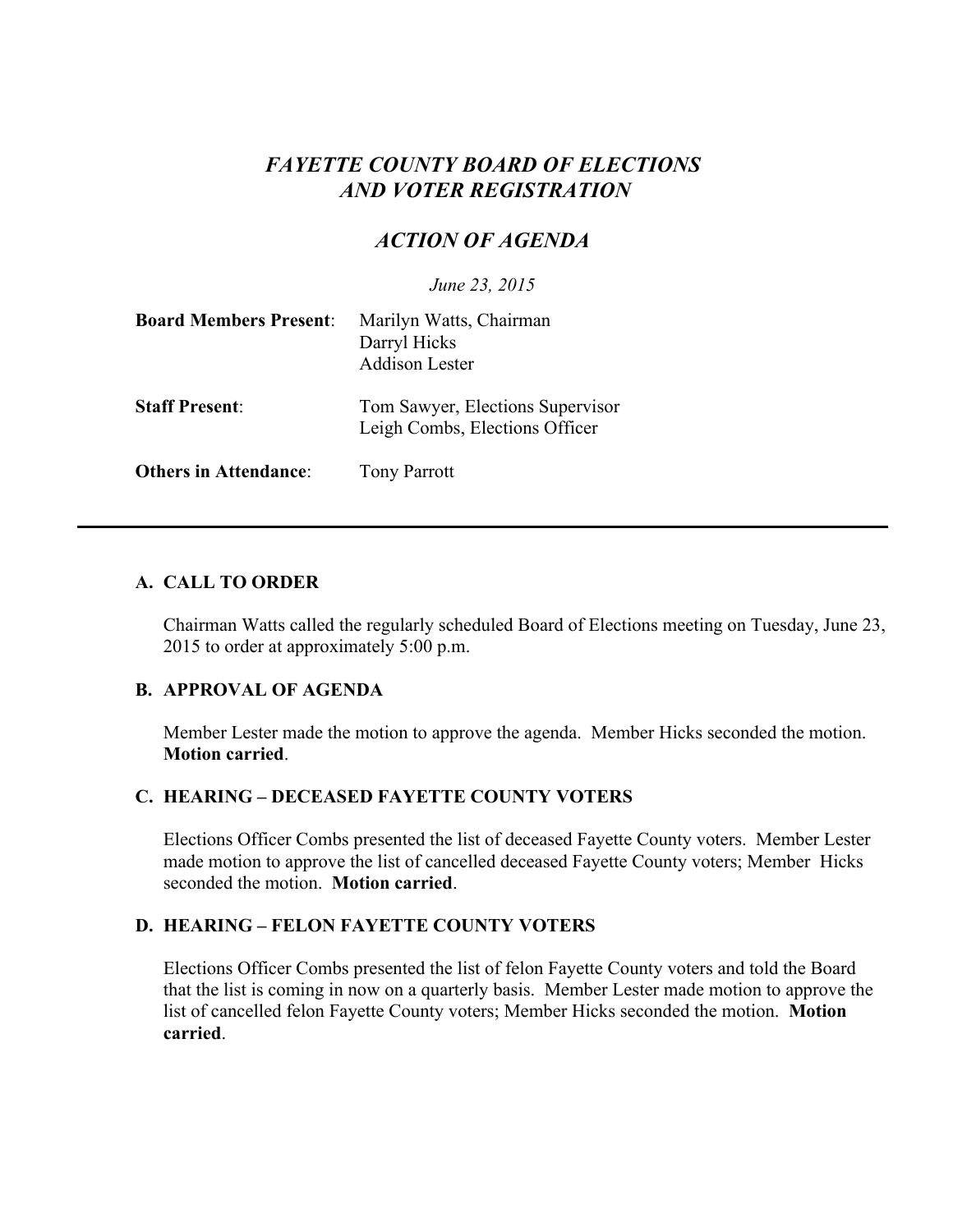# **E. OLD BUSINESS**

# **1. APPROVAL OF THE FOLLOWING BOARD MINUTES – REGULARLY SCHEDULED MEETING – MAY 26, 2015 (MAY)**

Member Hicks recused himself from voting on this agenda item since he had not attended the Board meeting on May 26, 2015. Chairman Watts made motion to approve the May 26, 2015 Board Meeting Minutes. Member Lester seconded. **Motion carried.**

# **F. NEW BUSINESS**

# **2. VRAG CONFERENCE**

#### **(a) August 2-5, 2015 Savannah Marriott Riverfront**

Supervisor Sawyer has made hotel reservations for Board Members and all Elections Staff to attend this conference. Supervisor Sawyer is scheduled to be inducted as President of VRAG at this conference.

Supervisor Sawyer updated the Board about the meeting he had attended in Macon whereby finalization plans were made for the VRAG Conference. Topics planned for this conference are:

Poll Worker Training Crowd Control for the 2016 Presidential Election Getting Ready for Muni Elections Qualifying Candidates in August for the Muni Elections

#### **(b) Van obtained from Parks and Recreation Department**

Arrangements have been made for the van from Parks and Recreation to be used for transportation purposes for all attending the conference. All Board members are planning to attend.

# **3. TRAINING CLASS**

#### **June 11, 2015: EASYFILE**

Supervisor Sawyer said he was very pleased with the large turnout for this training class and thanked Chairman Watts and Member Lester for attending. County elected officials and candidates are now able to go on-line to file their campaign finance reporting with this new software. Expedition of this new Easyfile program is going well as most all these elected officials have now registered.